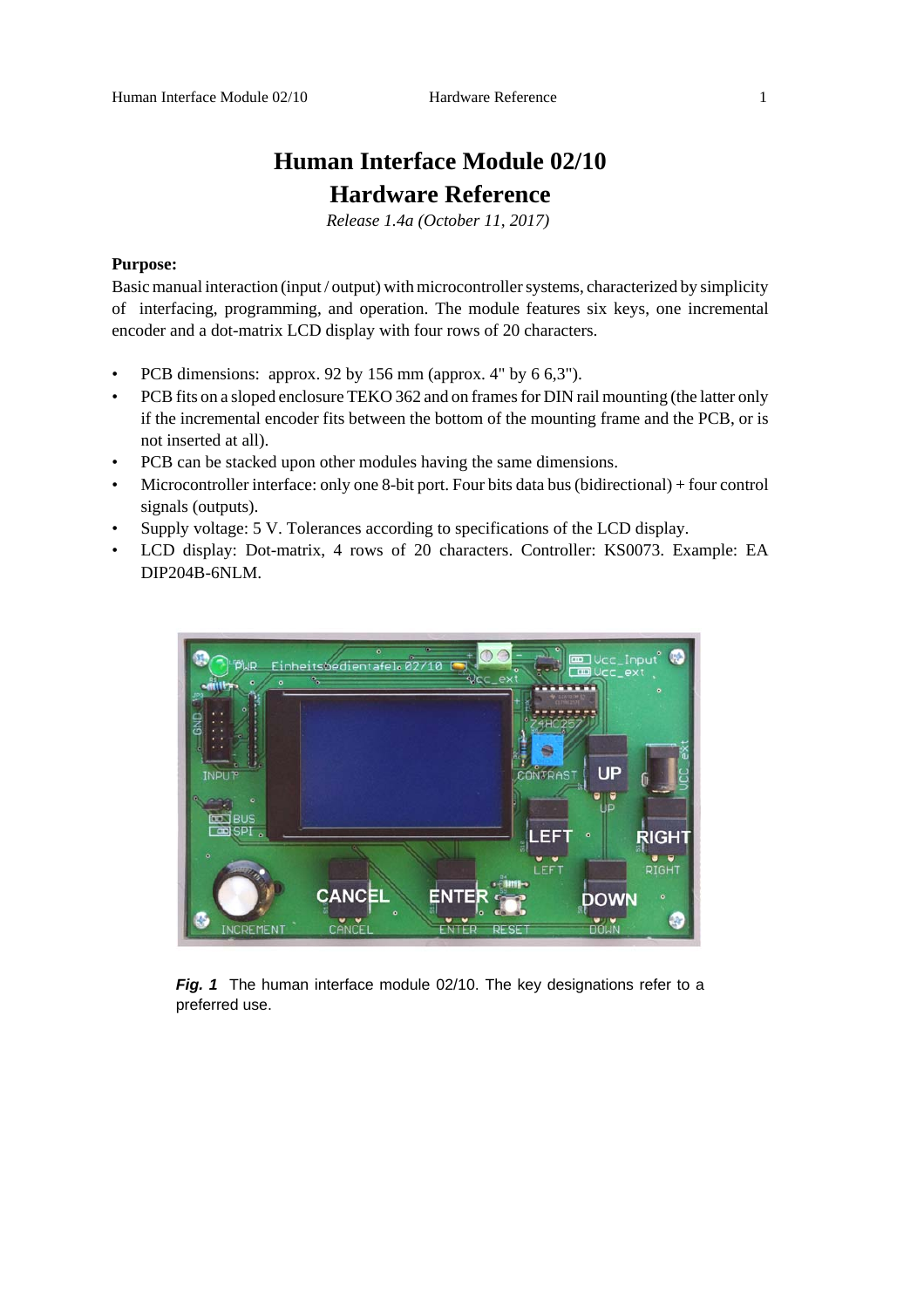

*Fig. 2* Human interface module 02/10 block diagram.

# **Principles of Operation**

The 8-bit interface comprises a bidirectional 4-bit bus and four control and strobe signals. The dotmatrix display is operated in the 4-bit mode. The keys and the incremental encoder are attached via a multiplexer with three-state outputs. The 8-bit interface comprises a bidirectional 4-bit bus and four control and strobe signals.

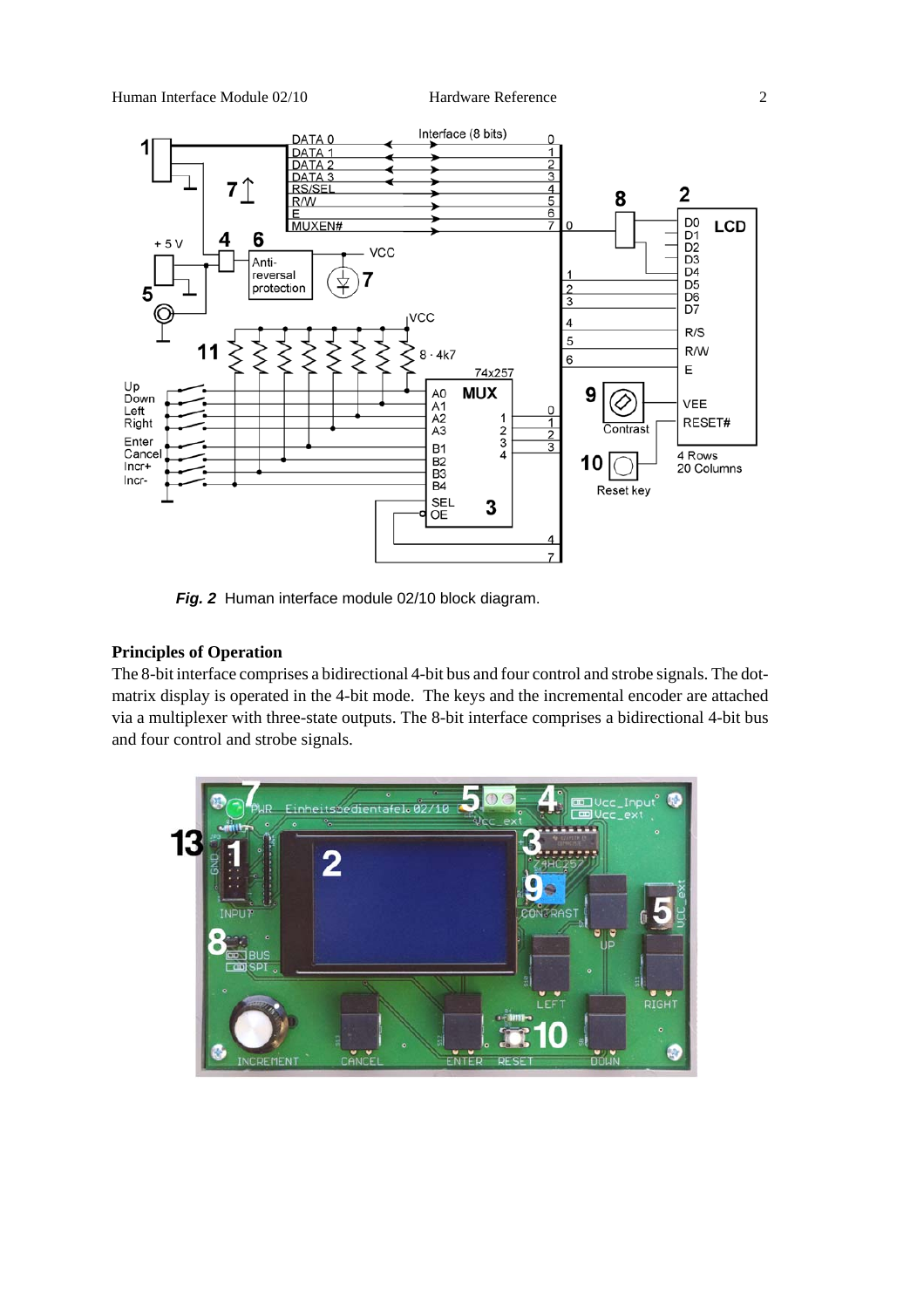#### Human Interface Module 02/10 Hardware Reference 3



- 
- 
- 
- 4 Power supply select jumper (JP1) 11 Pull-up resistors (SIP)
- 
- 6 Antireversal protection 13 Ground test point
- 7 Power LED
- 1 I/O port connector (header) 8 LCD display interface mode select jumper (JP2)
- 2 LCD display 9 Contrast adjustment
- 3 Multiplexer 10 LCD display reset key
	-
- 5 Power supply connectors 12 Attachment of the incremental encoder
	-

*Fig. 3* The human interface module 02/10.

#### **I/O port connector (1)**

The I/O connector is a pin header with 10 pins in two rows and a pin pitch 0f 2,54 mm (100 mil). Various types can be inserted (horizontal or vertical, on the component side or on the soldering side, shrouded or not and so on). The assignment of the I/O signals, GND and VCC corresponds to the industry standard of the Atmel starter kits and the like (Fig. 4). The GND and VCC contacts can be used to feed the module power or to power the upstream device.

|       |       |       | О     | 10         |
|-------|-------|-------|-------|------------|
| Bit 1 | Bit 3 | Bit 5 | Bit 7 | <b>VCC</b> |
| Bit 0 | Bit 2 | Bit 4 | Bit 6 | <b>GND</b> |
|       |       |       |       |            |

|  |  |  | Fig. 4 I/O port header pin assignment. |
|--|--|--|----------------------------------------|
|--|--|--|----------------------------------------|

# **LCD Display (2)**

Dot-matrix, 4 rows of 20 characters. Controller: KS0073. Example: EA DIP204B-6NLM. The LCD display can be operated alternately in SPI mode. Jumper JP2 (8) is to be inserted according to the selected mode.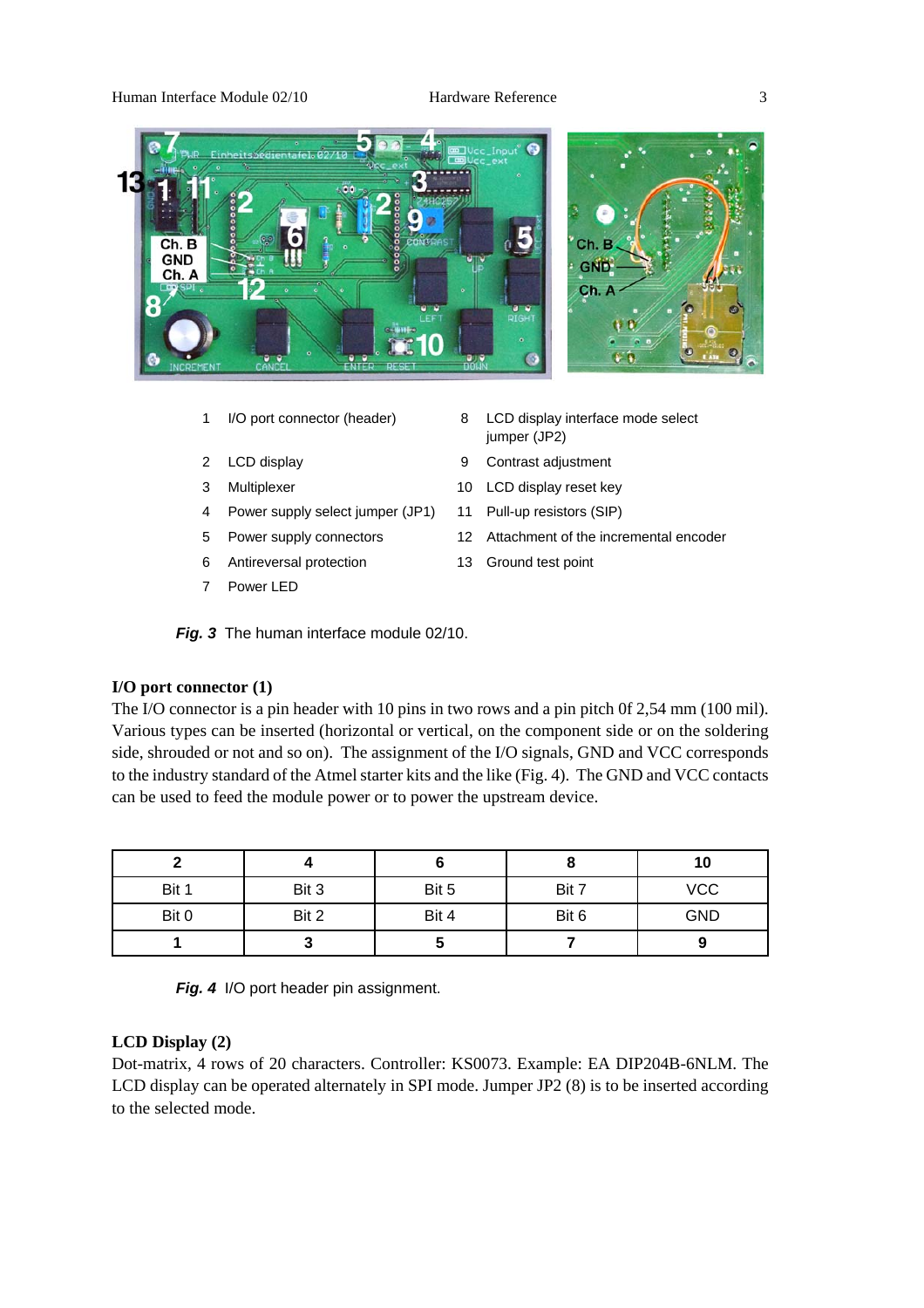# **Multiplexer (3)**

The keys and the incremental encoder are accessible via a multiplexer with three-state outputs. The multiplexer drives a 4-bit data bus. If the multiplexer is disabled (signal MUXEN# on high level), then the data bus is free for accessing the LCD display. If the multiplexer is enabled (signal MUXEN# on low level), four of the contact signals are driven to the data bus.

The basic type is 74x257 (quadruple 2-line to 1-line, tri-state outputs). A TTL or 5-V CMOS type may be inserted. Speed (propagation delay) does not matter.

## **Power Supply Jumper (4)**

This jumper selects the power source. Power can be fed via the power terminals (5) or the I/O port conector (1). Fig. 5 illustrates, how the power configuration is to be set:

- a) Jumper to the left. The power rail is connected to the power contacts of the I/O port connector (1). The device connected upstream will feed the module.
- b) Jumper to the right. Power will be delivered via one of the power-supply connectors (5).
- c) A special jumper with three contacts is necessary if the power is to be delivered via a powersupply connector, and if the device connected upstream is to be powered from the module.



**Fig. 5** Power supply jumper settings. a) Module powered by upstream device. b) Module powered via power-supply connectors. c) Module powers upstream device.

### **Power Supply Connectors (5)**

Power must be supplied from outside. The board has no voltage regulator. Supply voltage VCC = 5 V. The LCD display requires somewhat close tolerances. Power can be fed into the module via the power connectors (terminal block or coaxial jack) or via the I/O port connector. The power source is selected by jumper JP1.

### **Antireversal Protection (6)**

The venerable circuit invented by Bob Pease protects the module against polarity reversal. The components are located beneath the LCD display.

*Note:* The antireversal protection depends on a P-channel FET with low  $R_{DSon}$  and low  $V_{GTH}$ . If the voltage drop cannot be tolerated, antireversal protection is to be abandoned. In this case, do not insert a FET, but a jumper wire from drain to source.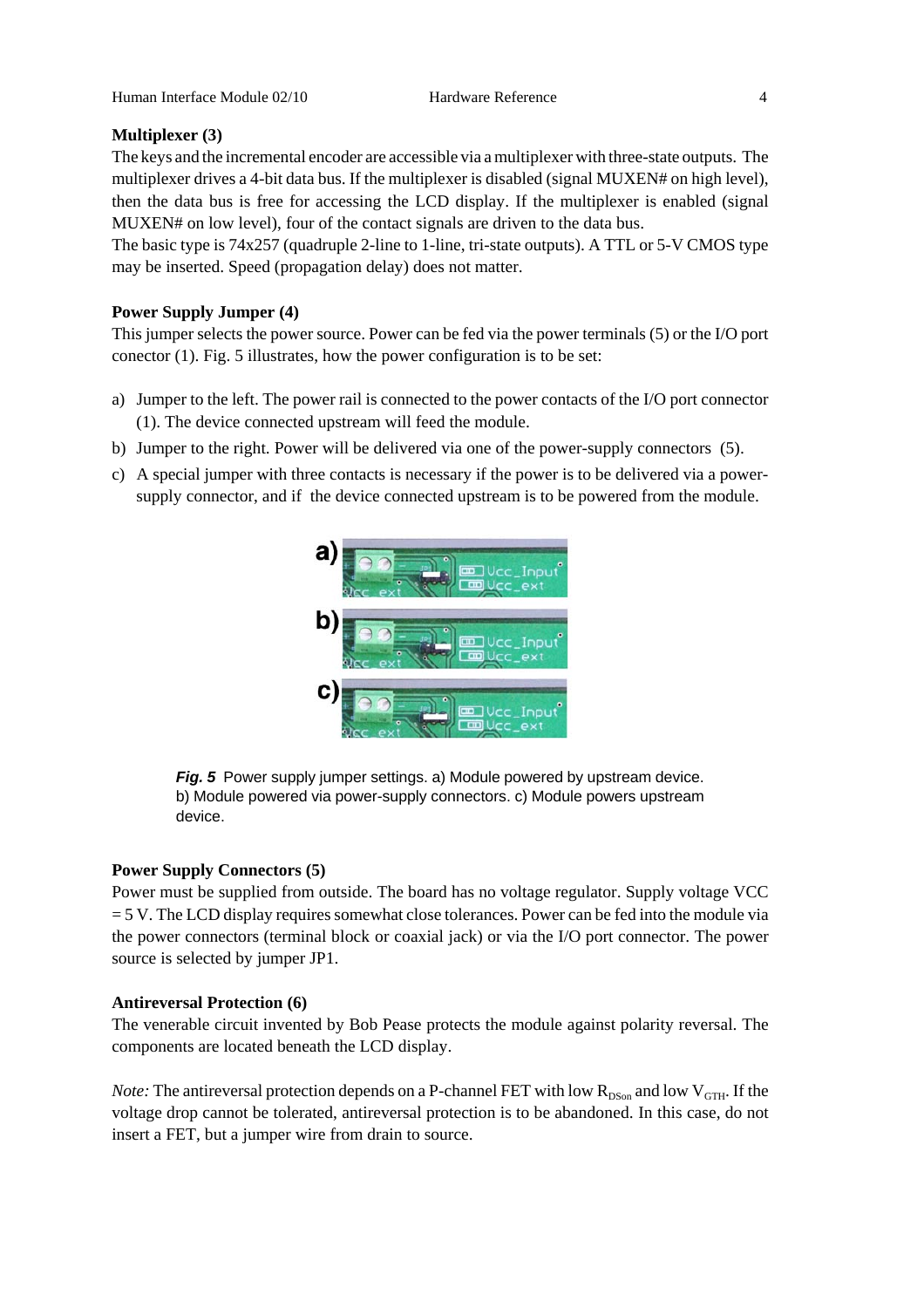# **Power LED (7)**

One of the most basic troubleshooting aids is an indication, whether a device is powered or not.

# **LCD display interface mode select jumper (8)**

The LCD display can be operated alternatively in bus mode or in serial mode (SPI mode). To select the desired mode, the LCD display has a solder pad at its back side (cf. LCD data sheet). The manufacturer's default mode is the bus mode. Both modes can be implemented by microcontroller programming. However, the LCD display emits the SDO signal via the data bus D0 pin. Therefore, LCD configuration by soldering must be supplemented by appropriately setting the jumper JP2:

- to the left, if bus mode is to be selected,
- to the right, if SPI mode is to be selected.

# **Contrast adjustment (9)**

LCD contast can be adjusted by means of a trimpot.

# **LCD display reset key (10)**

As experience shows, a reset key is an inexpensive, but convenient means to facilitate debugging and troubleshooting.

*Note:* Program faults may occur, from which the LCD display cannot recover except by hardware reset. The reset input is an unique feature of this particular LCD display. Most LCDs have no reset input, so the only means to initiate a hardware reset would be cycling power. If only proven software will be used, the reset key may be omitted.

### **Pull-up resistors (11)**

The contacts of the keys and the incremental encoder are connected to pull-up resistors in a singleinline package (SIP).

### **Attachment of the incremental encoder (12)**

The incremental encoder is to be connected by wire.

# **Ground Test Point (13)**

A ground test point can be inserted to support oscilloscope attachment and the like.

# **The Programming Interface**

|                                |  |          |  | ັ |                         |  |  |
|--------------------------------|--|----------|--|---|-------------------------|--|--|
| <b>Control Signals</b><br>Mode |  | Data Bus |  |   |                         |  |  |
| – Output –                     |  |          |  |   | $-$ Input or Output $-$ |  |  |

Fig. 6 How the I/O signals are to be used.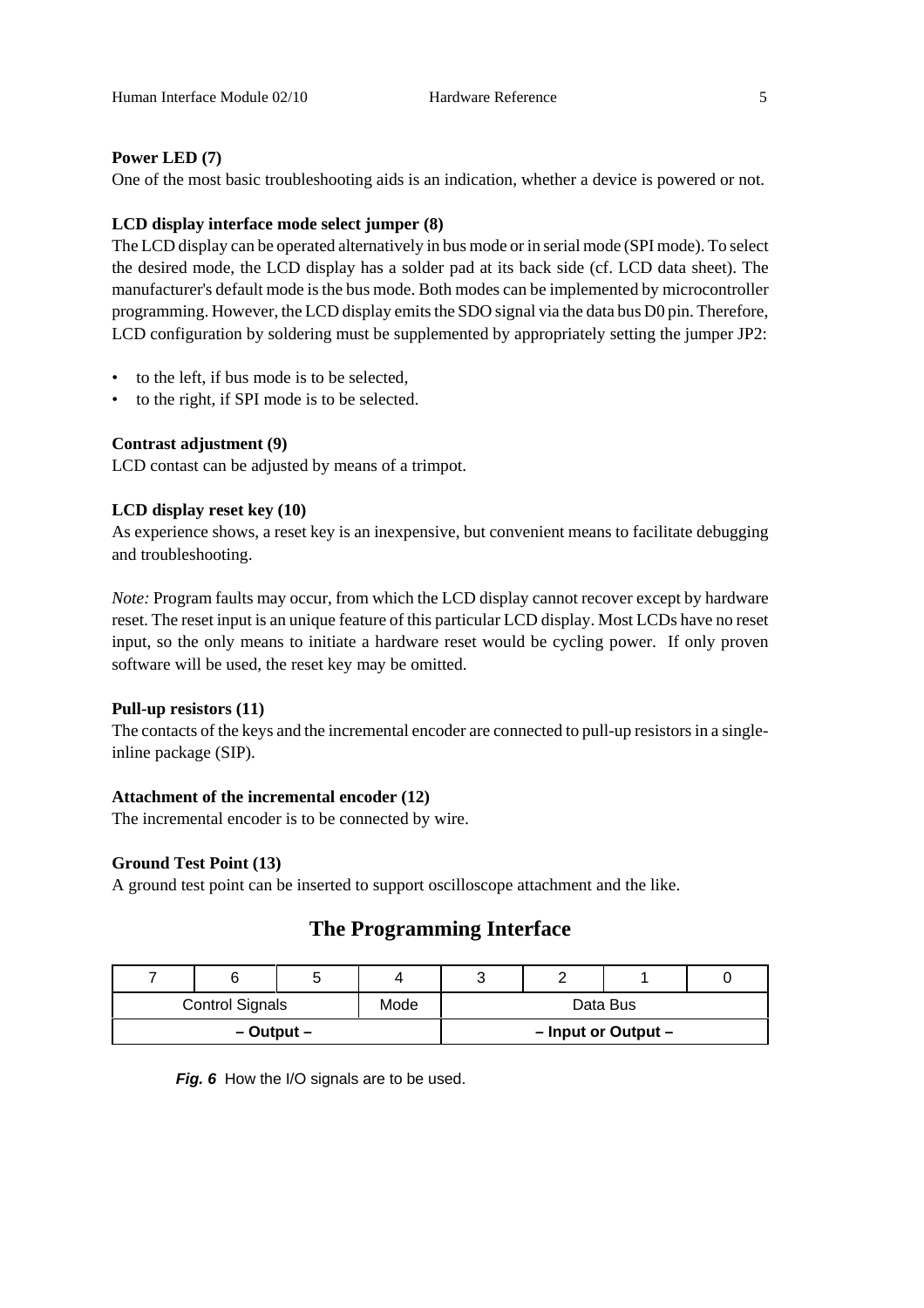Human Interface Module 02/10 Hardware Reference 6

|             | R/W#       | R/S/SEL | MUXEN# |  | $LCD$ D7 $ $ LCD D6 $ $ LCD D5 $ $ | I LCD D4 |
|-------------|------------|---------|--------|--|------------------------------------|----------|
| <b>SCLK</b> | <b>SID</b> | CS/SEL  | MUXEN# |  |                                    | SOD      |

*MUXEN#:* Multiplexer output enable (0 = active (outputs to bus); 1 = inactive (third state, high Z). *SEL:* Multiplexer select input.

**Fig. 7** LCD display signals. The last row relates to the SPI mode.

|                |  | J                    |                 |         |        |
|----------------|--|----------------------|-----------------|---------|--------|
| - *            |  | RIGHT#               | LEFT#           | DOWN#   | UP#    |
| $-$ *          |  | <b>INCR</b><br>DOWN# | <b>INCR UP#</b> | CANCEL# | ENTER# |
| $-$ Output $-$ |  | $-$ lnput $-$        |                 |         |        |

\*: Don't Care.

*Fig. 8* How the inputs are scanned. MUXEN# = 0. The multiplexer drives the data bus. Bit 5 (SEL) selects a group of four inputs. The inputs are low active.

|                                                                                     | R/W# | R/S |  |  |  | LCD D7   LCD D6   LCD D5   LCD D4 |  |
|-------------------------------------------------------------------------------------|------|-----|--|--|--|-----------------------------------|--|
| - When the LCD display is never read back, all bits can be programmed as outputs. - |      |     |  |  |  |                                   |  |

*R*/S: LCD register select. 0 = command register; 1 = data register.

*R/W#:* LCD Access. 0 = write; 1 = read.

*E*: LCD Enable. 0 = no LCD access; 1 = LCD access (E acts as a strobe or clock pulse).

*Fig.* 9 The preferred principle to control the LCD display. MUXEN# = 1. The LCD display uses the data bus. Its direction depends on the signal R/W#. When the LCD display is programmed the most basic way, there are only output operations.

|                | 6                                          |    | 4 | 3           |                                           |     |
|----------------|--------------------------------------------|----|---|-------------|-------------------------------------------|-----|
| <b>SCLK</b>    | <b>SID</b>                                 | СS |   |             |                                           | SOD |
| $-$ Output $-$ |                                            |    |   |             | $-$ Input $-$                             |     |
| SCLK:<br>SID:  | Serial clock (output)<br>Serial data input |    |   | CS:<br>SID: | Chip select (output)<br>Serial data input |     |

*Fig. 10* The LCD display in SPI mode. MUXEN# = 1. Only bit 0 of the data bus is driven. In the microcontroller, the data bus will be programmed as input with pullup resistors activated.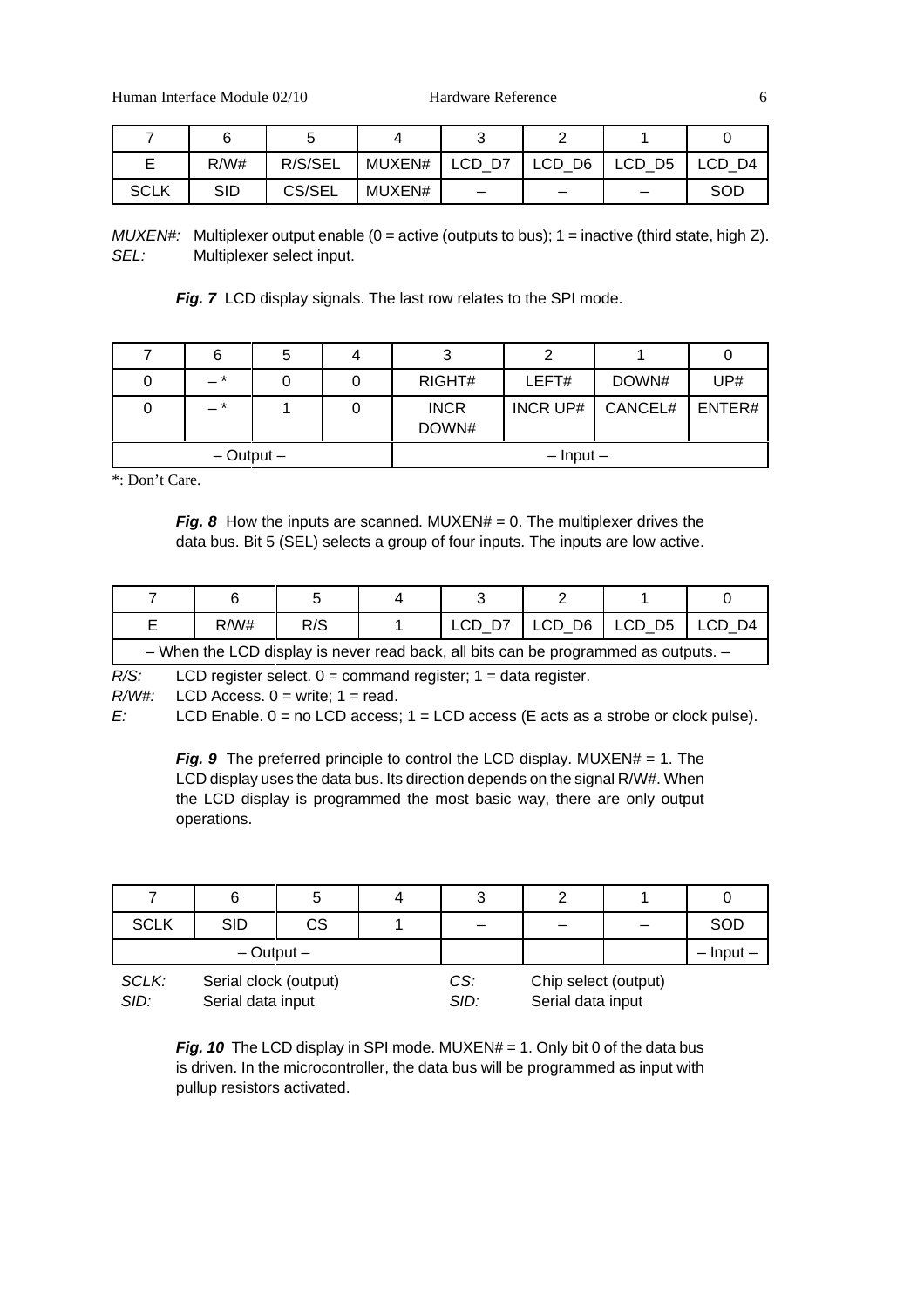Human Interface Module 02/10 Hardware Reference 7

| <b>LCD</b> Pin | <b>Bus Mode</b>         | <b>SPI Mode</b>     |
|----------------|-------------------------|---------------------|
|                | $R/S =$ Port bit 5      | $CS =$ Port bit 5   |
|                | $R/W# =$ Port bit 6     | $SID = Port bit 6$  |
|                | $E =$ Port bit 7        | $SCLK = Port bit 7$ |
|                | D <sub>0</sub> (unused) | $SOD = Port bit 0$  |

*Table 1* Bus and SPI mode with respect to LCD display pins.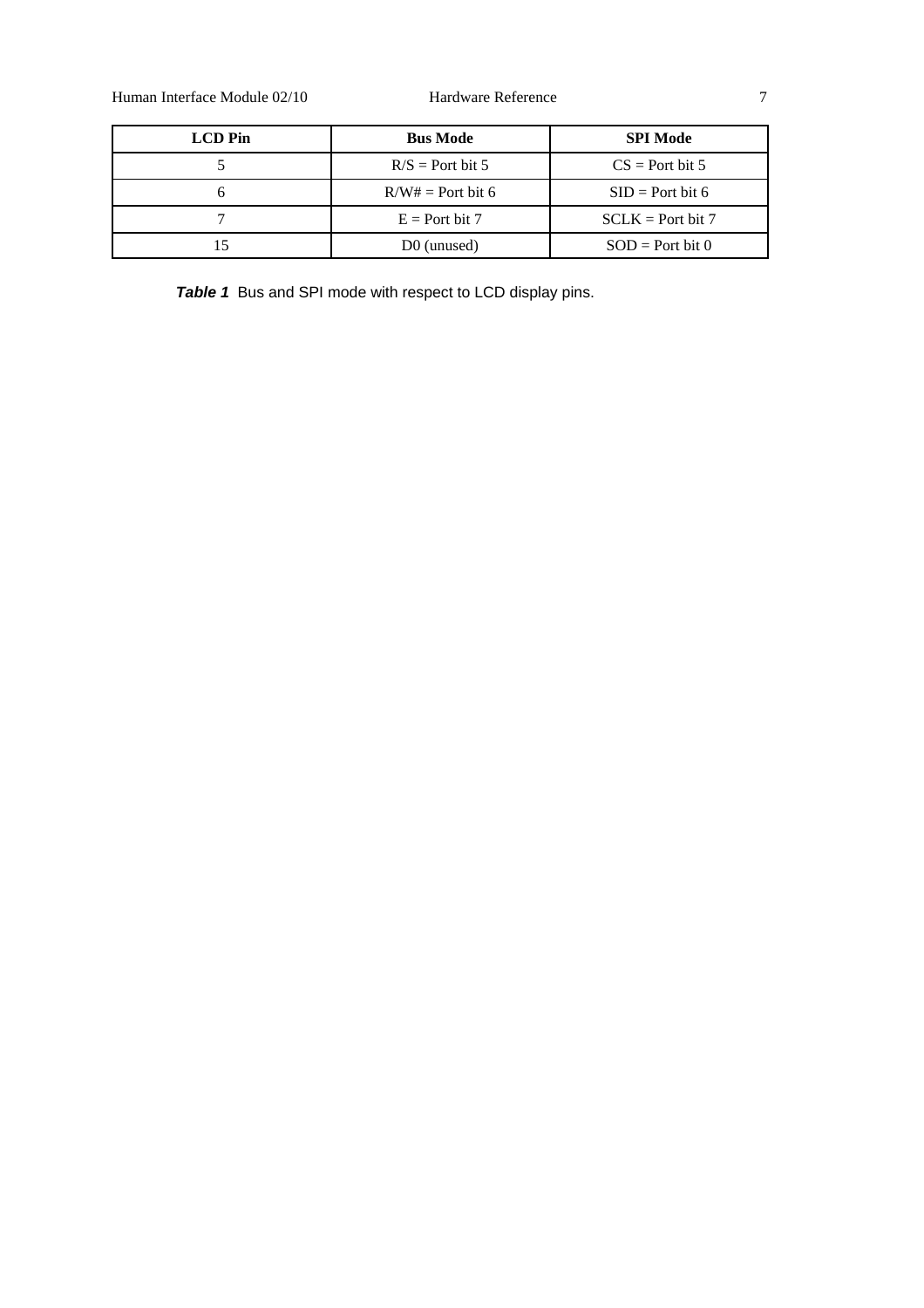# **Human Interface Module 02/10 in Action – A Photo Gallery –**

A microcontroller module and a human interface module constitute a basic embedded system platform with three 8-bit ports freely available.



A microcontroller module supports four human interface modules. This ist an educational setup to demonstrate principles of multitasking.

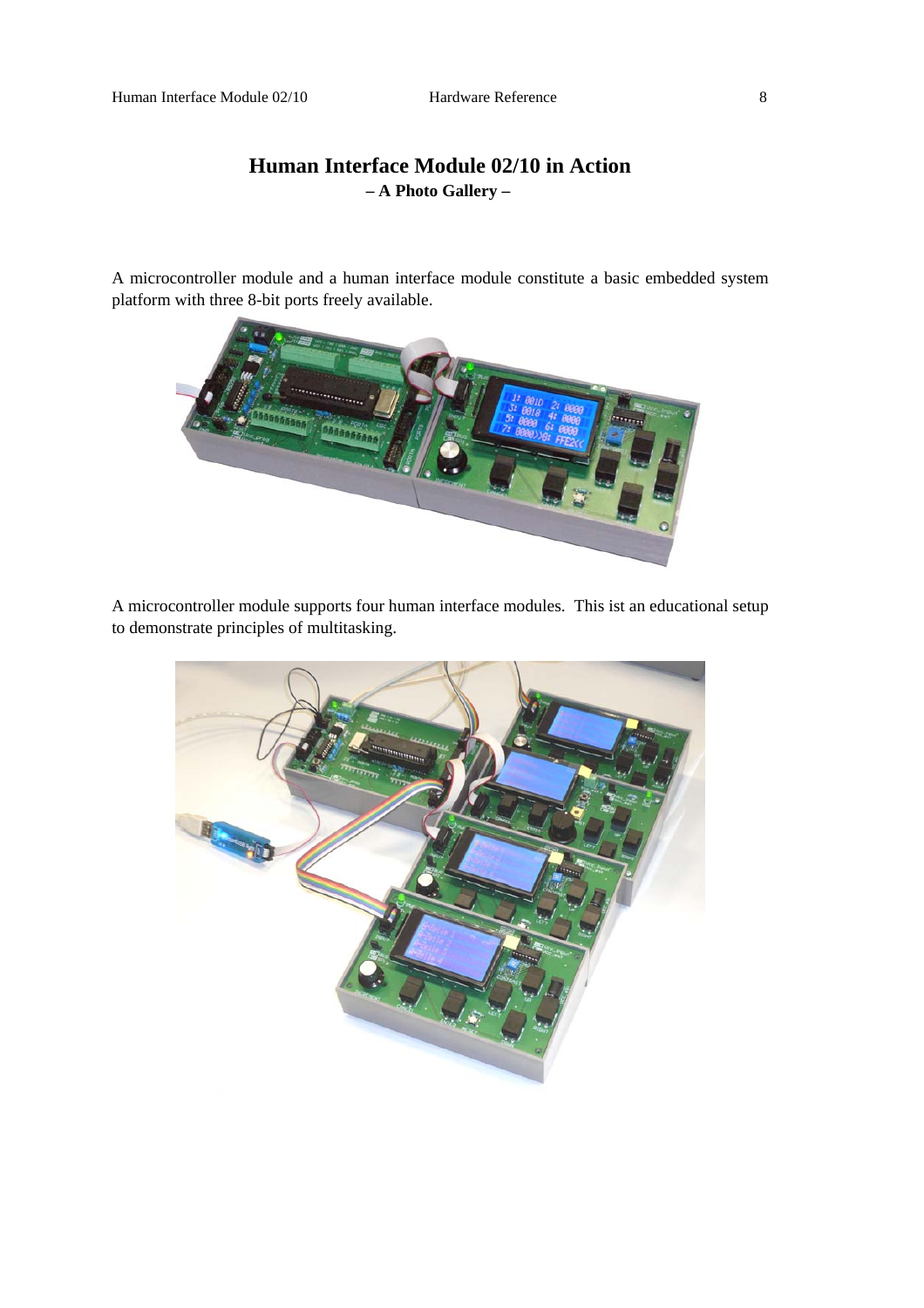An educational model vehicle shows that the modules can be used as OEM building blocks, too. The purpose of this contraption was to build a platform to facilitate beginners's experiments with robotics. Compared to the ubiquitous small robots on wheels, it should be more sturdy and provide ample expansion space.



The PCB dimensions are well suited to mount modules on a DIN rail. This educational system comprises a microcontroller module, a human interface module stacked above, and an LCD module, carrying a graphical LCD display.

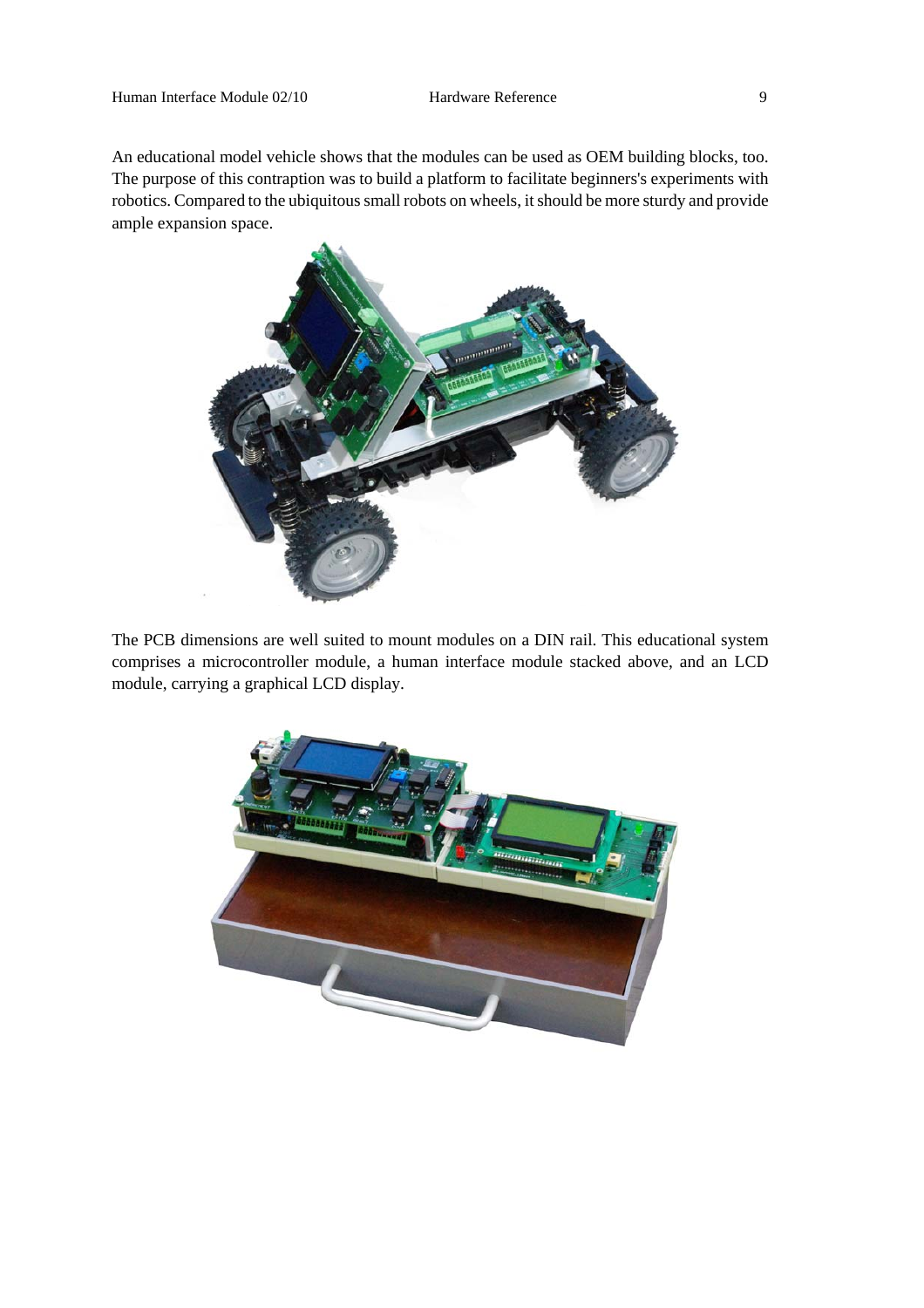To facilitate the bring-up of a complex experimental multi-microcontroller system, each of the microcontrollers is connected to a dedicated debugging console.



Obviously, the plethora of boxes shown in Photo 8 is much too unwieldy except to troubleshooting tough dogs. During bring-up, two debugging consoles should be sufficient. They are mounted on a front panel in the form factor 19", 3 U, 84 HP, connected to the frame of the machine.



A new kind of module – the Xmega Trainer Type 3 – during bring-up (the second box from the left). The setup comprises a general-purpose microcontroller module and two human interface modules.